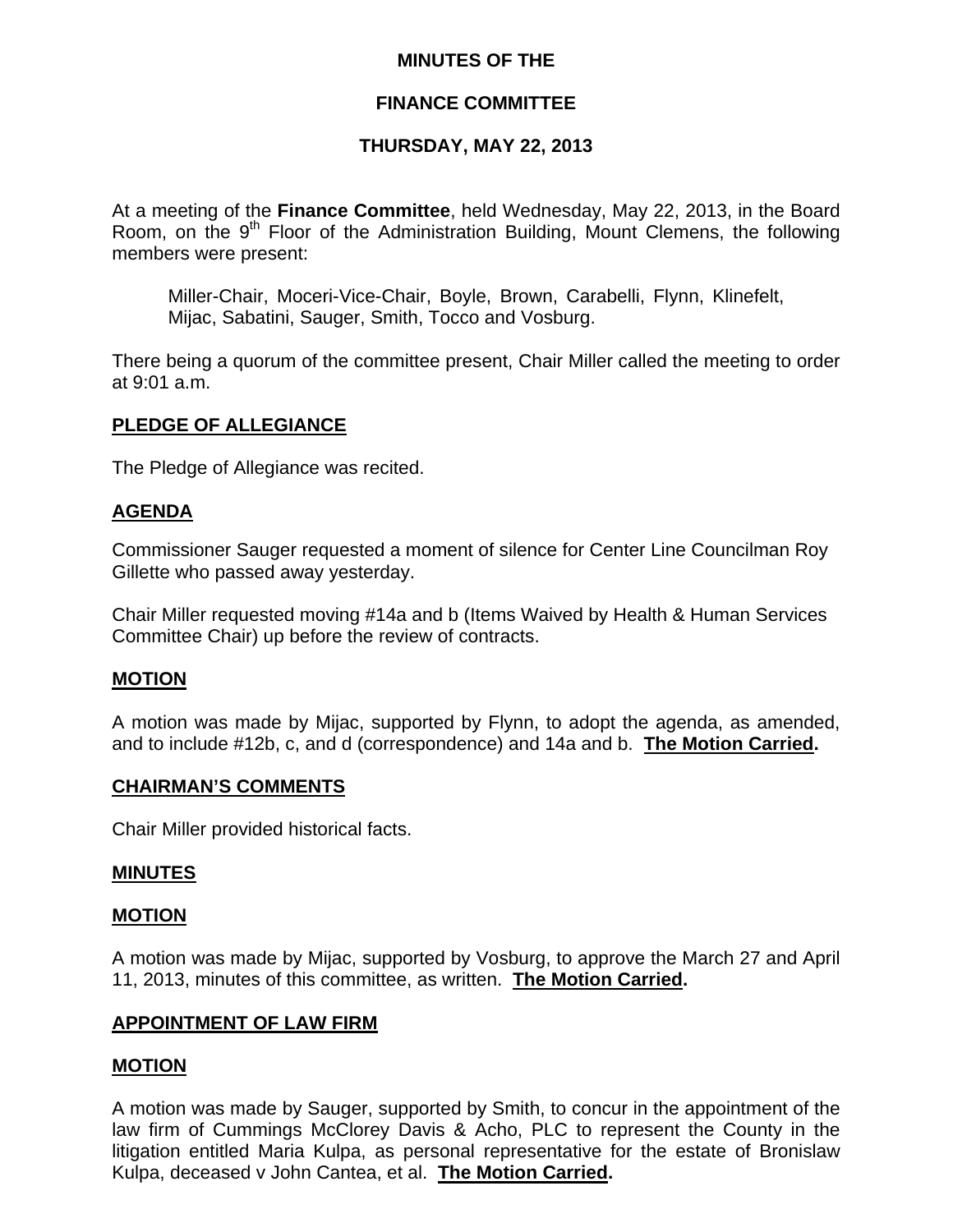# **ADOPT RESOLUTION PLEDGING LIMITED TAX FULL FAITH AND CREDIT FOR THE OAKLAND-MACOMB INTERCEPTOR DRAIN DRAINAGE DISTRICT BONDS**

William Misterovich, Deputy Public Works Commissioners, provided an overview.

The following commissioners spoke: Vosburg, Flynn, Klinefelt and Carabelli.

Chair Miller asked about auditing of these funds and Mr. Misterovich said an audit is not automatically done, but said one could be requested. Mr. Provenzano said it would be appropriate and something that would be done in conjunction with Oakland County. He said it would be a separate audit and appropriate for the two counties to come together at the end of the project. Mr. Misterovich said he will forward this request to the Drain Board.

## **COMMITTEE RECOMMENDATION – MOTION**

A motion was made by Carabelli, supported by Sauger, to recommend that the Board of Commissioners adopt a resolution pledging limited tax full faith and credit for the Oakland-Macomb Interceptor Drain Drainage District Bonds.

A ROLL CALL VOTE WAS TAKEN AS FOLLOWS:

VOTING YES WERE BOYLE, BROWN, CARABELLI, FLYNN, KLINEFELT, MIJAC, MILLER, MOCERI, SABATINI, SAUGER, SMITH, TOCCO AND VOSBURG.

## **THE MOTION CARRIED.**

## **ITEMS WAIVED BY HEALTH & HUMAN SERVICES COMMITTEE CHAIR**

## **LAWN SERVICE CONTRACTS FOR COMMUNITY SERVICES AGENCY'S SENIOR CHORE PROGRAM AND FOOD SERVICE CONTRACTS FOR COMMUNITY SERVICES AGENCY'S SENIOR NUTRITION PROGRAM**

Mary Solomon and Kathryn Benford were present and provided an overview.

The following commissioners spoke: Flynn and Miller.

### **COMMITTEE RECOMMENDATION – MOTION**

A motion was made by Moceri, supported by Vosburg, to recommend that the Board of Commissioners approve two lawn service contracts for the Macomb County Community Services Agency's Senior Chore Program and five food service contracts for the Macomb County Community Services Agency's Senior Nutrition Program; Further, a copy of this Board of Commissioners' action is directed to be delivered forthwith to the Office of the County Executive. **THE MOTION CARRIED.** 

(Note: this recommendation was forwarded to the May 23, 2013 Full Board meeting.)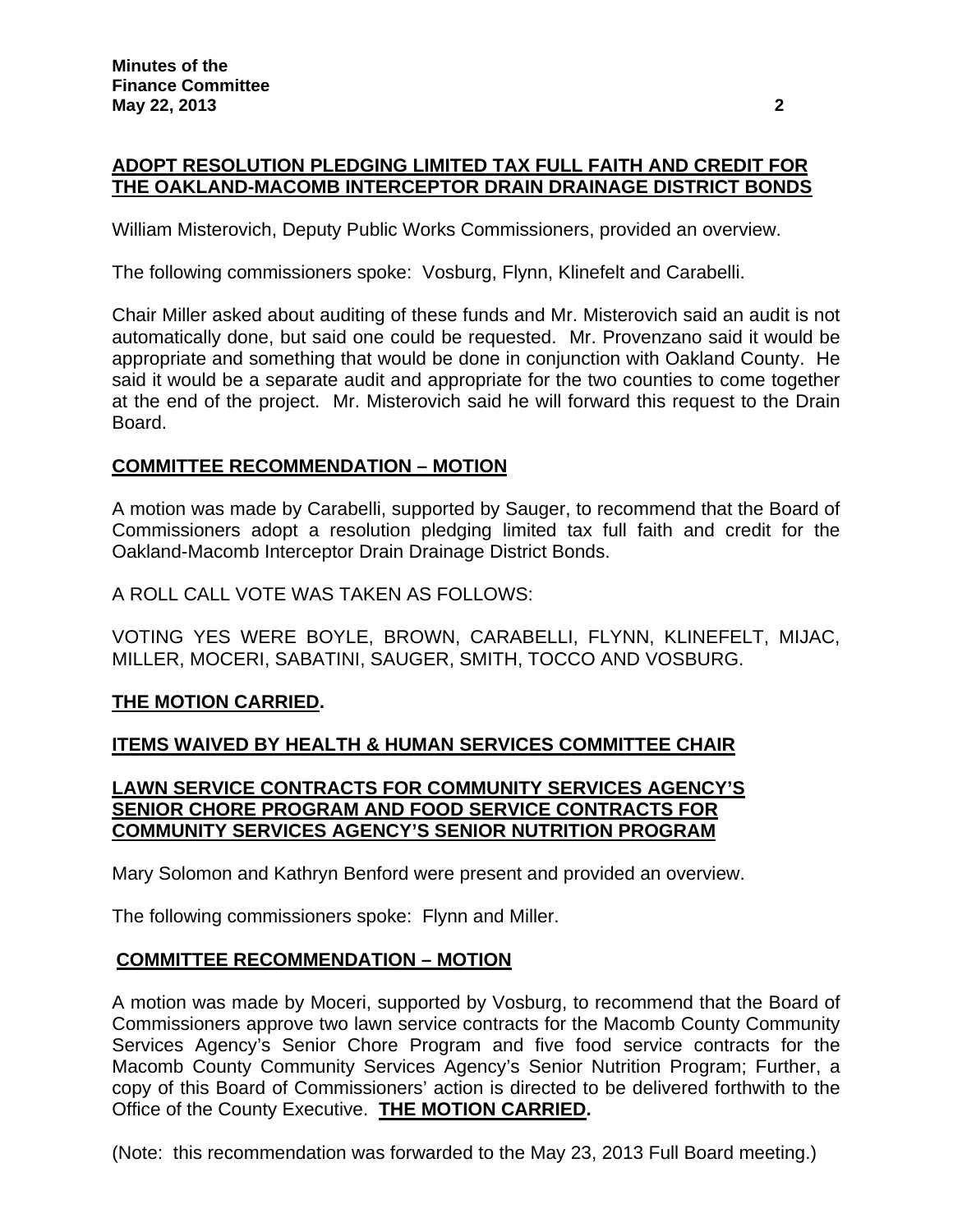# **REVIEW OF OCE 2011-2013 CONTRACTS**

Board Chair Flynn gave background information regarding the contracting policy, the resulting court case and outcome. He stated his view that having the contracts available for review in the public domain was a victory in and of itself.

Scott Smith from Clark Hill provided some comments.

The following commissioners spoke: Sabatini, Brown, Smith, Tocco, Carabelli, Klinefelt and Flynn.

Commissioner Smith offered a motion to receive and file all contracts in their entirety. Chair Miller requested that the motion be offered after commissioners have concluded their questions to Independent Counsel and information has been provided by Board staff. Commissioner Smith withdrew his motion.

Board staff was asked to present information to provide a framework for reference. Patti Dib spoke about the timeline for the requests to the Office of County Executive on behalf of the Board regarding access to contracts, and the dates and format when received; upon receipt, contracts were indexed and reviewed by intern Rico Rowe. Andrew Kim provided a synopsis of the categories and format of the summary report which commissioners were given to review.

Chair Miller referred to the summary provided on 124 contracts and he suggested that they be reviewed in groupings by department. He noted that approximately half had either come before the Board or are beyond the Board's jurisdiction.

## **Contracts #1-34, Community Mental Health Department**

### **MOTION**

A motion was made by Carabelli, supported by Smith, to receive and file all contracts.

The following commissioners spoke: Flynn, Carabelli, Mijac, Smith, Vosburg and Klinefelt.

Commissioner Moceri requested a friendly amendment to exclude contracts #65 and 66 pertaining to the Medical Examiner because state statute specifies that the Board approves that contract. That was accepted by the maker and supporter.

Chair Miller called for a vote to receive and file all contracts with the exception of #65 and 66 and **The Motion was Defeated.** 

## **MOTION**

A motion was made by Moceri, supported by Smith, to receive and file contracts #1-34, Res Lease, for the Community Mental Health Department.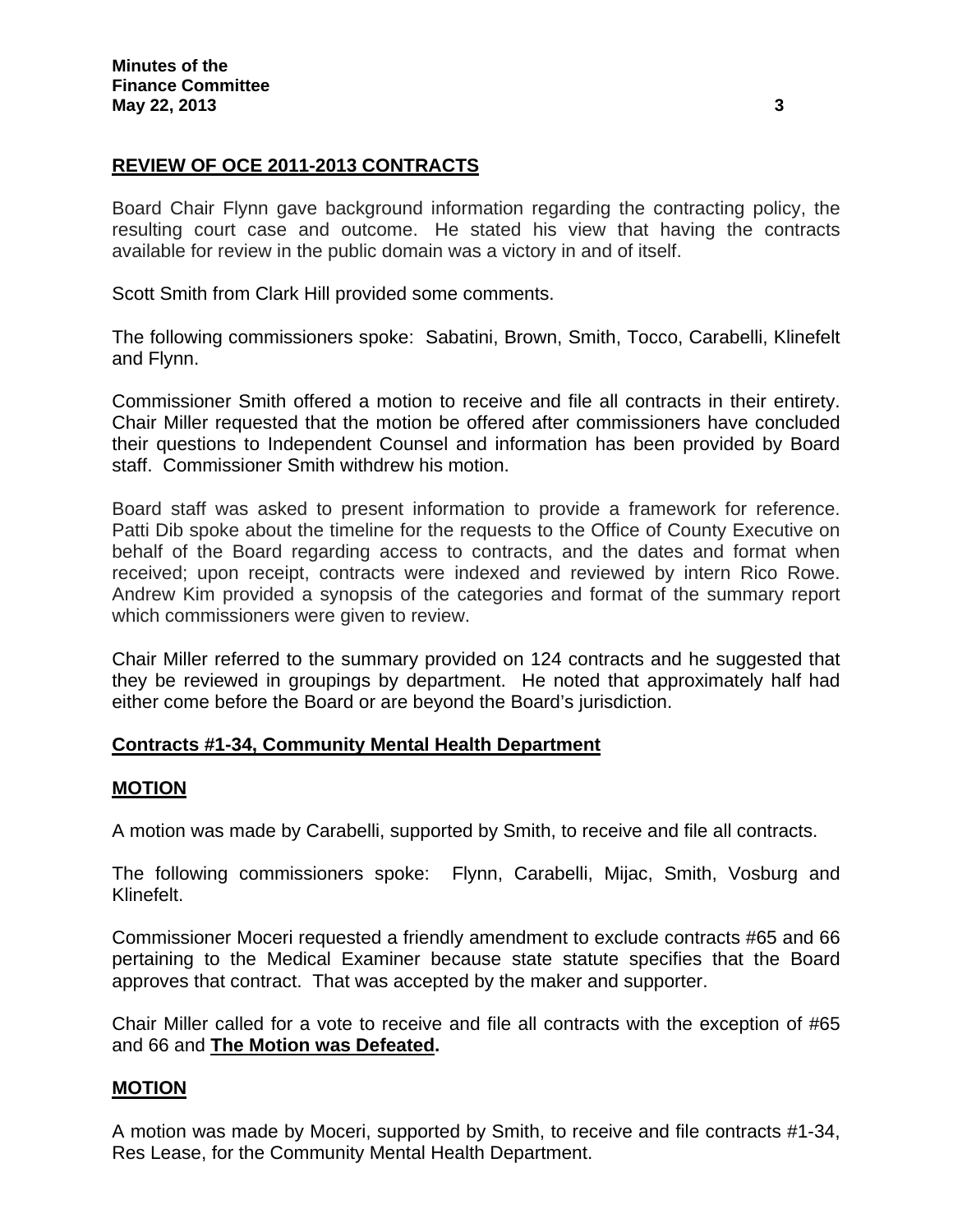Commissioner Vosburg noted that all contracts are thoroughly reviewed by the Community Mental Health Board.

Chair Miller called for a vote on the motion and **The Motion Carried.** 

### **Contract #35 – Health Department**

Chair Miller noted that the contract amount is less than \$35,000 and is beyond the scope of the Board.

### **MOTION**

A motion was made by Moceri, supported by Smith, to receive and file contract #35, BriteVision Media. **The Motion Carried.** 

### **Contracts #36-50, Sheriff Department**

Chair Miller noted that these contracts were previously reviewed by the Justice and Public Safety Committee and approved by the Board.

## **MOTION**

A motion was made by Vosburg, supported by Sauger, to receive and file contracts #36- 50 for the Sheriff's Department.

Board Chair Flynn referred to #48, the New Haven contract located separately on the second page, and asked if the budget detail that was missing has been provided. Mr. Kim provided an explanation.

Chair Miller noted that #48 would be included in this motion.

He called for a vote on the motion and **The Motion Carried.** 

### **Contract #51, Corporation Counsel**

### **MOTION**

A motion was made by Brown, supported by Smith, to receive and file contract #51, Thomas Hospitality Group.

Commissioner Sabatini thought the amount was higher than the \$175,000 listed. Mr. Brumbaugh said he would have to double-check and report back on the exact amount. (Note: a response was provided on page eight.)

Chair Miller called for a vote on the motion and **The Motion Carried.**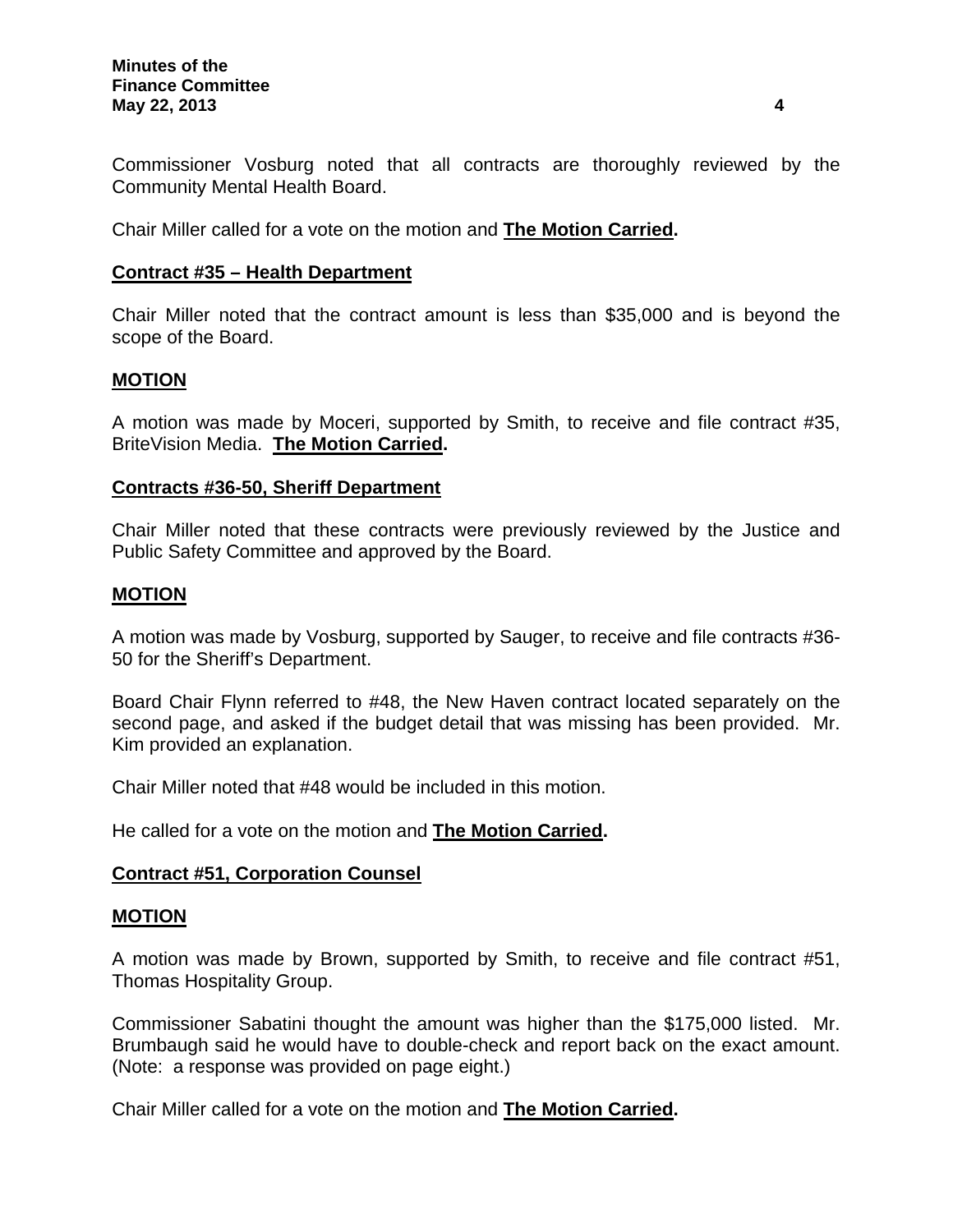## **Contract #52, Circuit Court**

Commissioner Brown wondered if the Board is being redundant in receiving and filing contracts that have already been approved by the Board.

Chair Miller stated that there are some redundancies, but some are in response to Requests for Information (RFI's).

### **MOTION**

A motion was made by Smith, supported by Carabelli, to receive and file all contracts that have already been approved by the Board for #52 and beyond. **The Motion Carried.** 

## **Contracts #68-69 – Sheriff Department**

#### **MOTION**

A motion was made by Flynn, supported by Smith, to receive and file contracts #68, Inmate Calling Solutions, and #69, Continental Care. **The Motion Carried.** 

The following commissioners spoke: Brown, Flynn and Mijac.

### **Contract #72 – Facilities & Operations/Health Department**

The following commissioners spoke: Miller and Flynn.

#### **MOTION**

A motion was made by Moceri, supported by Mijac, to receive and file contract #72, Wakely/Axiom/Concrete Floor Treatments, Inc. **The Motion Carried.**

#### **#73-74 – Health Department**

#### **MOTION**

A motion was made by Mijac, supported by Moceri, to receive and file contracts #73, Affordable Vetrinary Care Center, and #74, Richmond Veterinary Hospital, Inc. **The Motion Carried.** 

### **Contracts #65 and 66, Health Department, Medical Examiner**

### **COMMITTEE RECOMMENDATION – MOTION**

A motion was made by Moceri, supported by Boyle, to recommend that the Board of Commissioners adopt a resolution approving the Medical Examiner Services Agreement; Further, a copy of this Board of Commissioners' action is directed to be delivered forthwith to the Office of the County Executive.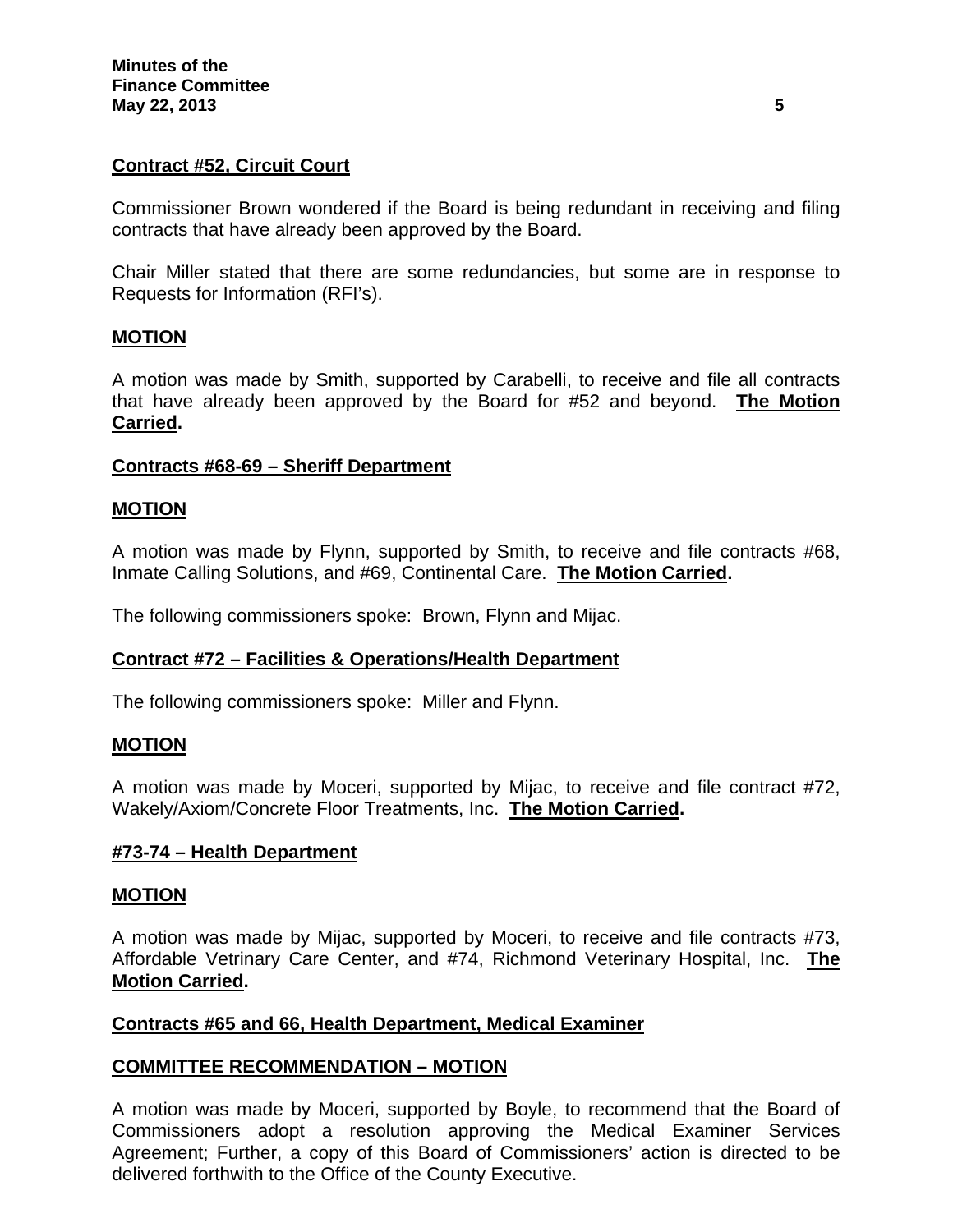Commissioner Moceri stated that the impetus to this action is due to the County Medical Examiners Act of 1953 (PA 181) which requires the county Board of Commissioners appoint a licensed physician to serve as the Medical Examiner. Commissioner Moceri felt it was prudent to take specific action to assert the Board's obligation and right to review and approve this contract, which existed despite the lawsuit but which did not happen. She also stated this would set the framework for the type of information the Board would like provided. She referred to the OCE's response to an RFI related to the existing contract (copy provided to commissioners) which stated that it is not necessary to provide the requested information.

Chair Miller called for a vote on the motion and **THE MOTION CARRIED.**

Chair Miller noted that the resolution did approve contracts #65 and 66.

## **Contracts #70, 71, 95, 96 and 97 – Health Department**

## **MOTION**

A motion was made by Moceri, supported by Vosburg, to receive and file Contracts #70, SEMCOG – Drinking Water Monitoring Project, #71, ECT, #95, Concerned OB-GYN, P.C., #96, FMC Beaumont, and #97, ACCESS.

The following commissioner spoke: Vosburg.

Chair Miller called for a vote on the motion and **The Motion Carried.** 

## **Contracts #75-89, Finance/Road Projects**

### **MOTION**

A motion was made by Sauger, supported by Klinefelt, to receive and file Contracts #75 and #76, Longhorn Estates, LLC, #77, Wolverine Truck Sales, #78, HCMA, #79, Authorization of Longevity Pay - ADTECH, AFSCME, #80, Michigan Department of Transportation, #81, Job 116678 Fed Item JJ4851, #82 and 83, Michigan Department of Roads, #84, Operation Costs for Traffic Operation Center, #85, MDOT, #86, Transfer to Retirement Health Care Trust Fund, #87, Parcel Purchase-Road Easement, #88, Satawa Matter Settlement, and #89, Washington Township. **The Motion Carried.**

### **Contracts #90 and 67 – Emergency Management**

## **MOTION**

A motion was made by Mijac, supported by Smith, to receive and file Contracts #90, FY 2013 EMPG Work Agreement, and #67, Entech Staffing Solutions Services. **The Motion Carried.**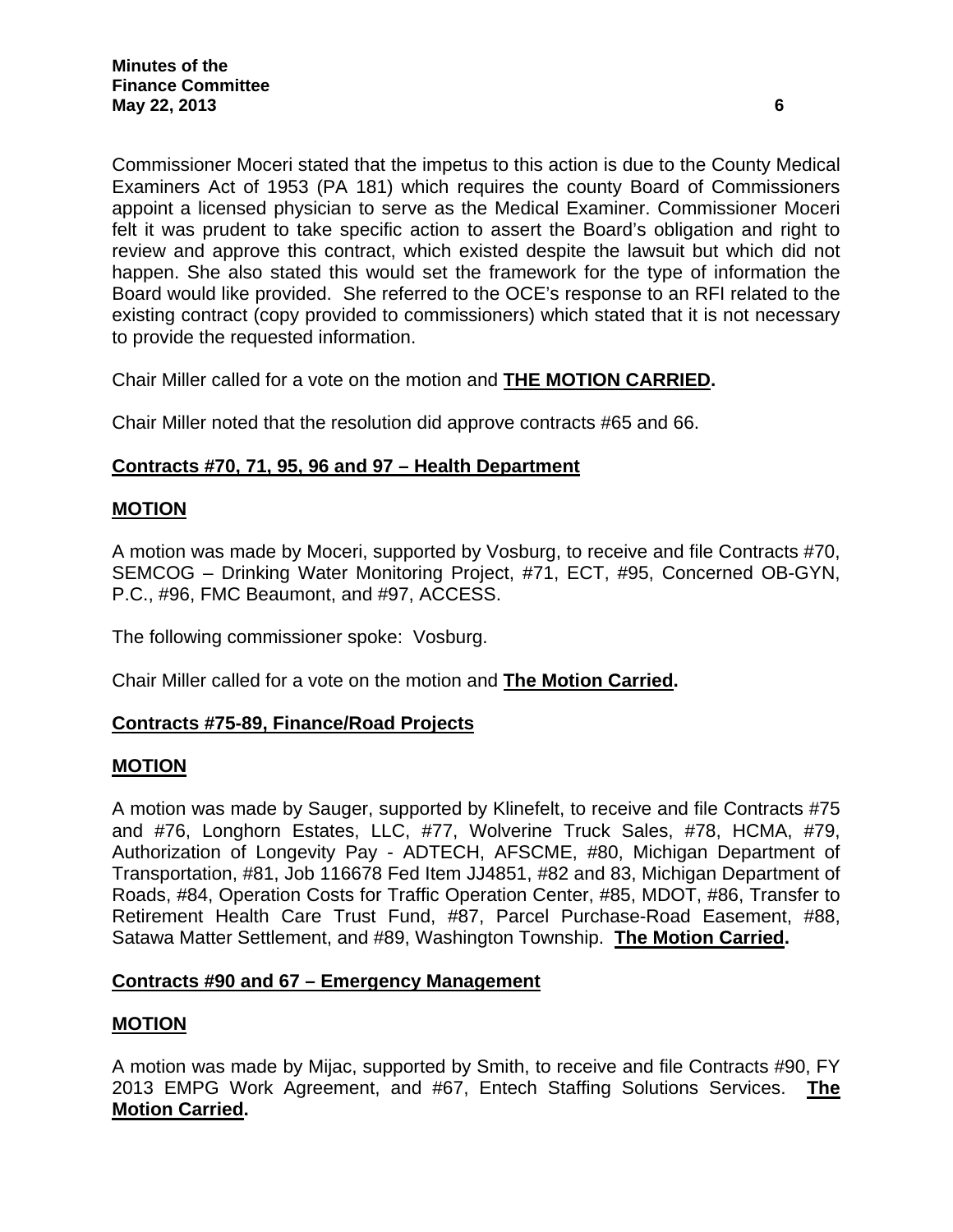## **Contracts #91, 92 and 93 – Facilities and Operations**

### **MOTION**

A motion was made by Sauger, supported by Smith, to receive and file Contracts #91 and 92, Bernco, and #93, Wakely-Bernco. **The Motion Carried.** 

## **Contracts #94 – Facilities and Operations**

## **MOTION**

A motion was made by Brown, supported by Sauger, to receive and file Contract #94, Wakley-WCI. **The Motion Carried.** 

## **Contracts #98, 99, 100, 101 and 102 – Finance**

### **MOTION**

A motion was made by Moceri, supported by Boyle, to receive and file Contracts #98, Maximus Consulting Services, #99, BCN Service Company, #100, Blue Cross Blue Shield, #101, Automated Benefit Services, Inc., and #102, Macomb Health Plan.

The following commissioner spoke: Moceri.

Chair Miller called for a vote on the motion and **The Motion Carried.** 

### **Contracts #103-108 – Information Technology**

### **MOTION**

A motion was made by Sauger, supported by Mijac, to receive and file Contracts #103, 80 desktop workstations for Sheriff, #104, BS&A Software, #105, SunGard Public Sector, Inc., #106, SunGard Public Sector, Inc., #107, Trebron Company, Inc., and #108, Plante & Moran, PLLC. **The Motion Carried.**

### **Contracts #116 , 117, 109, 110 and 111 – Planning & Economic Development**

### **MOTION**

A motion was made by Mijac, supported by Vosburg, to receive and file Contracts #116, Stante Excavating Company, Inc., #117, SOM/Microsoft, #109, A Beautiful Me, #110, Yellow Pages, and #111, Brock & Associates, Inc. **The Motion Carried.**

### **Contracts #113, 114 and 115 – Public Works**

Lynn Seymour of Public Works clarified that the amounts of \$45,104 and \$41,936 were payments made toward the contract amount of \$226,961, and not individual contracts themselves.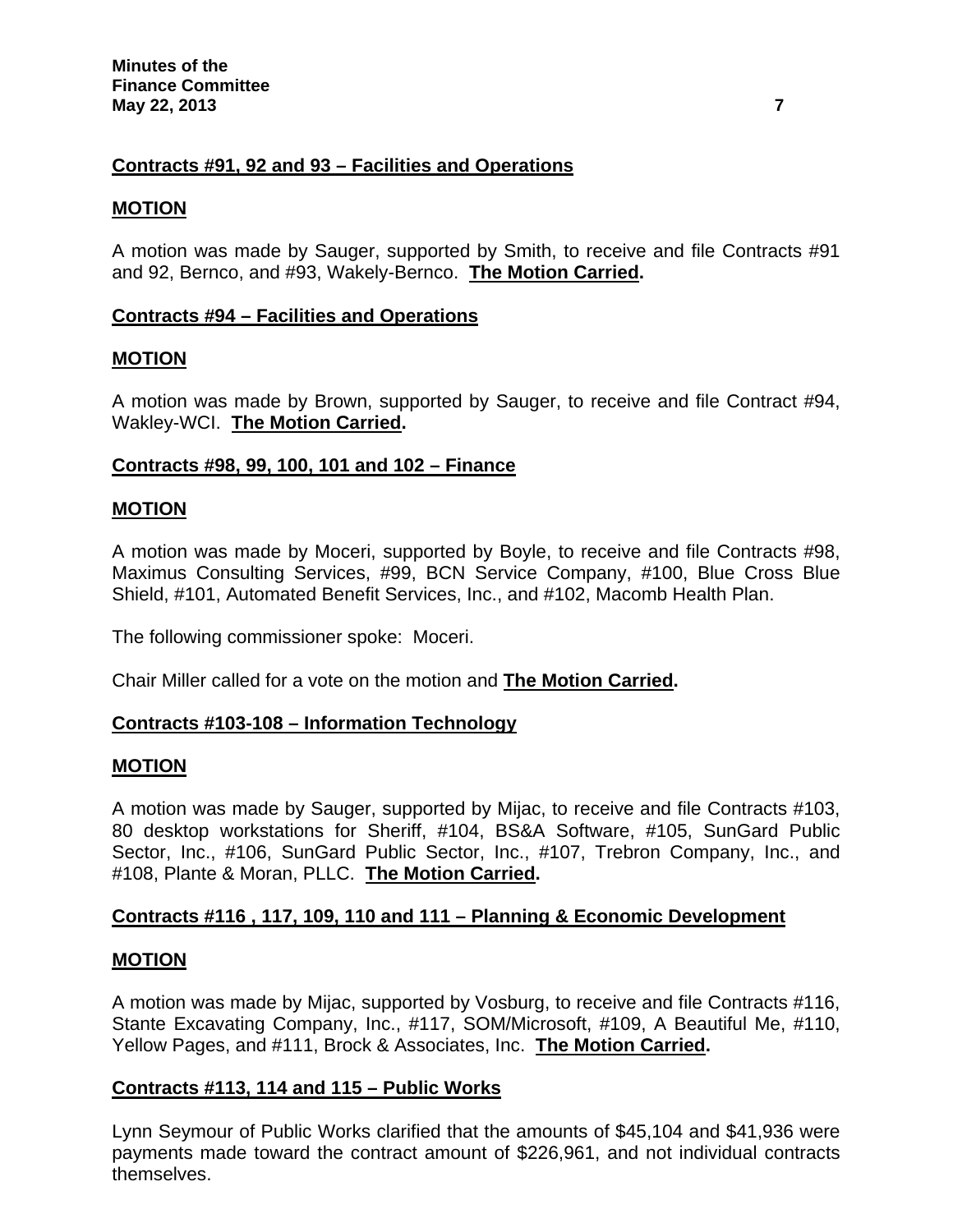The following commissioners spoke: Miller, Vosburg and Sabatini.

# **COMMITTEE RECOMMENDATION – MOTION**

A motion was made by Vosburg, supported by Sauger, to recommend that the Board of Commissioners approve contracts #113, 114 and 115, as outlined on the document titled "OCE 2011-2013 Contracts for Review-Summary-Final"; Further, a copy of this Board of Commissioners' action is directed to be delivered forthwith to the Office of the County Executive. **THE MOTION CARRIED.** 

# **Contracts #118-123 – Community Corrections**

Commissioner Brown referred to #118, Michigan Tether, and questioned if that is required to be bid or is it considered a professional service. Board Chair Flynn said that question will be sent over as an RFI to the Office of County Executive.

## **MOTION**

A motion was made by Brown, supported by Smith, to receive and file Contracts #118, Michigan Tether, #119, Onsite Substance Abuse Testing, #120, Comprehensive Youth Services, Inc., #121, Completion House, Inc. DBA Turning Point, #122, House Arrest Services, and #123, Salvation Army Harbor Light. **The Motion Carried.**

# **Contract #124 – Senior Services Department**

## **MOTION**

A motion was made by Carabelli, supported by Smith, to receive and file Contract #124, AAA-1B. **The Motion Carried.**

Board Chair Flynn recognized students from Mickey Switalski's local government class from Oakland University-Anton/Frankel Center who were in attendance at the meeting.

George Brumbaugh provided a clarification to Commissioner Sabatini's question (page four) regarding the sale price of the bank building and stated the amount is \$259,000.

## **REVIEW OF FIRE-RELATED CONTRACTS**

Chair Miller stated that per article 5 of the Purchasing Ordinance, Section 5.2 under Emergency Procurement, the County Executive had declared an emergency in writing and these are the contracts that were executed under the emergency procurement powers outlined in the ordinance.

## **MOTION**

A motion was made by Smith, supported by Vosburg, to receive and file the information provided on the fire-related contracts. **The Motion Carried.**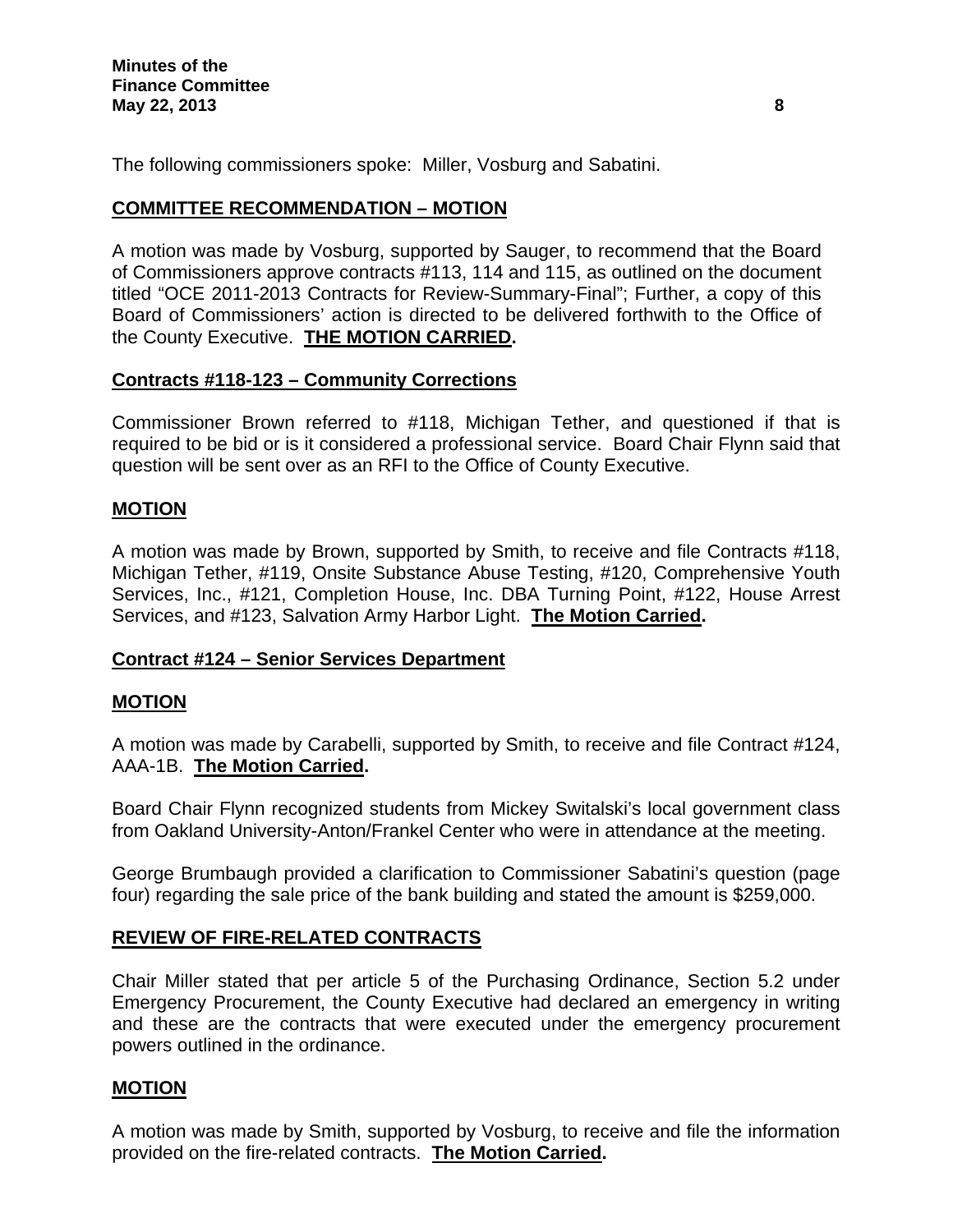# **QUARTERLY REVENUE AND EXPENDITURE REPORTS FOR MARCH 31, 2013**

Pete Provenzano provided an overview of the revenue and expenditure reports.

The following commissioners spoke: Vosburg, Sabatini, Miller, Brown, Flynn, Mijac, Smith and Sauger.

Commissioner Vosburg felt last year's numbers should be included in the report, and a schedule of anticipated revenue.

Commissioner Sabatini referred to the format of the report and requested that it include a summary of all revenues and expenditures together on one page.

## **MOTION**

A motion was made by Sauger, supported by Klinefelt, to receive and file the Quarterly Revenue and Expenditure Reports for the period ending March 31, 2013. **The Motion Carried.** 

### **CORRESPONDENCE**

### **MOTION**

A motion was made by Tocco, supported by Sauger, to receive and file the following correspondence: 1) email from Eugene Groesbeck dated 5-10-13 regarding MCPDSA summary letter and labor agreement; 2) memo to OCE/Finance Department dated 5-13- 13 regarding budget-line items; 3) memo to OCE dated 5-15-13 regarding RFI 05-14-13 FIN Contract Review OCE Depts. and memo from OCE dated 5-16-13 regarding recent requests from the Commissioners. **The Motion Carried.**

### **ADOPTION OF PROCLAMATIONS**

## **COMMITTEE RECOMMENDATION – MOTION**

A motion was made by Moceri, supported by Sabatini, to recommend that the Board of Commissioners adopt the following proclamations:

Commending Justice David Viviano on his appointment to the Michigan Supreme Court (offered by Board Chair);

Commending UAW Local 909 –  $50<sup>th</sup>$  anniversary (offered by Moceri) and

Commending John DiGiorgio for his induction into the Macomb County Sports Hall of Fame (offered by Carabelli).

### **THE MOTION CARRIED.**